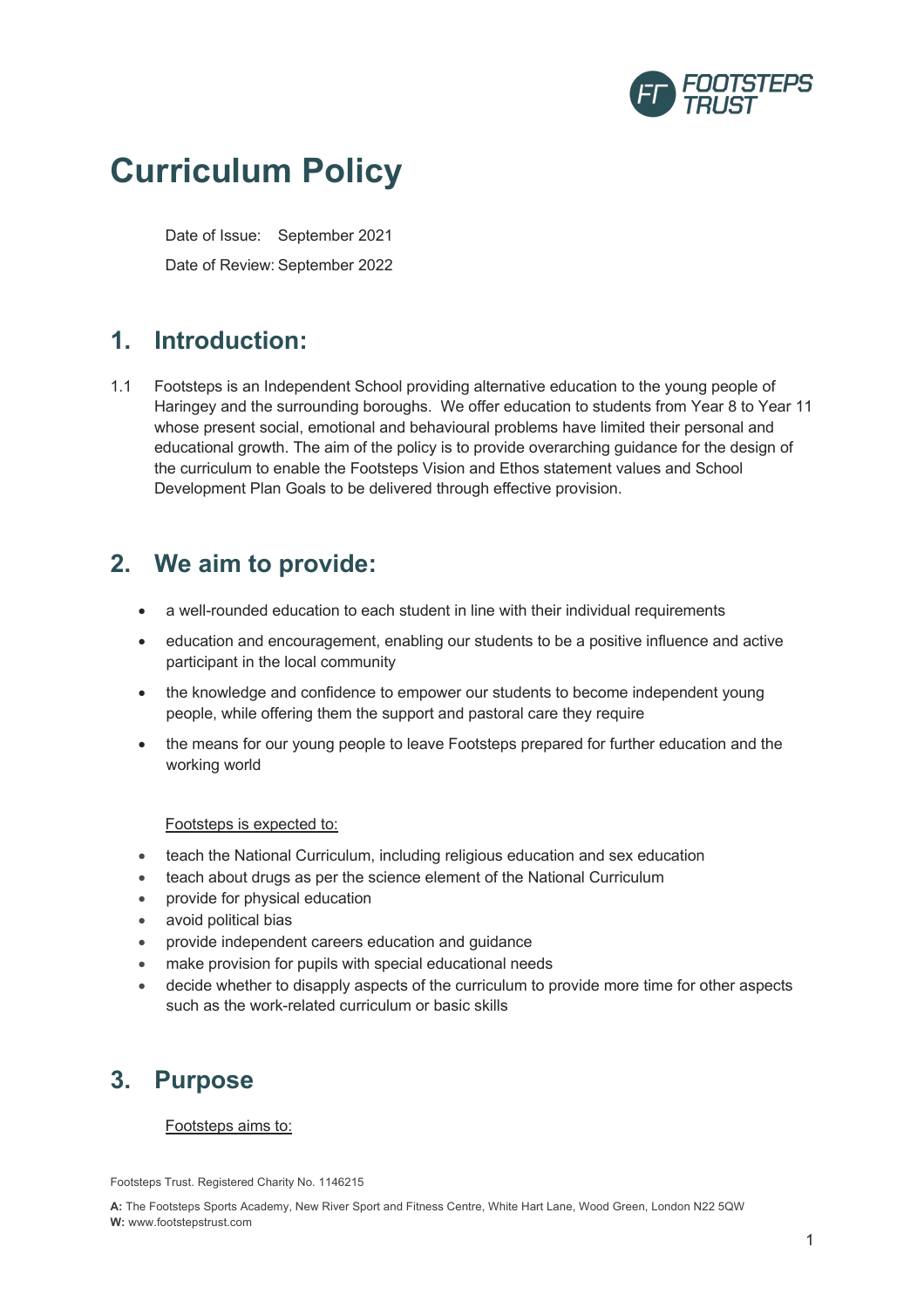- provide a balanced and relevant curriculum
- provide pathways to facilitate success for pupils across the ability range
- provide learning opportunities to include all pupils
- facilitate progression within the school
- foster teaching styles which will offer a variety of learning opportunities
- make learning a positive experience
- 3.1 Our curriculum consists of all those activities, planned and implemented, by Footsteps to promote the intellectual, moral, social, spiritual and physical development of the students and to prepare them for the opportunities, responsibilities and experiences of life.
- 3.2 Extracurricular activities and those features which contribute to the school's ethos, such as the quality of relationships and commonly expressed values, are exemplified in the way in which the school sets about its tasks and the way in which it is organised and managed.

### Footsteps Ethos:

While in mainstream education, the majority of our students have proven to be somewhat disinterested in academic work and are usually disruptive and challenging. Additional activities are, therefore, in place to enhance the potential for better academic performance. Footsteps uses a different environment, different delivery processes and a relationship, rather than lawbased ethos to move the students forward.

Aim

- 3.3 This curriculum policy is derived from the school's vision and statement of aims. All students have an equal opportunity to access every aspect of the curriculum. The school believes that the purpose of learning is to help students to:
	- develop lively and enquiring minds, the ability to question and argue rationally and to apply themselves to tasks and physical skills;
	- acquire understanding, knowledge and skills relevant to adult life and employment in a fastchanging world:
	- use language, numeracy and IT skills effectively;
	- develop personal moral values, respect for religious values and for other cultures, faiths and ways of life;
	- develop a concern for the environment and an understanding of the world in which they live and the inter-dependence of individuals, groups and nations;
	- appreciate human achievements and aspirations;
	- take their place in society in an informed, positive and active way, seeing education as a lifelong process.
	- create an environment where students progress academically and personally and, in doing so, are able to access 6<sup>th</sup> form, college, training, and apprenticeships post year 11.
- 3.4 In promoting these aims, the curriculum holistically serves a variety of functions, demonstrating continuous and progressive development of each of the four basic elements of learning: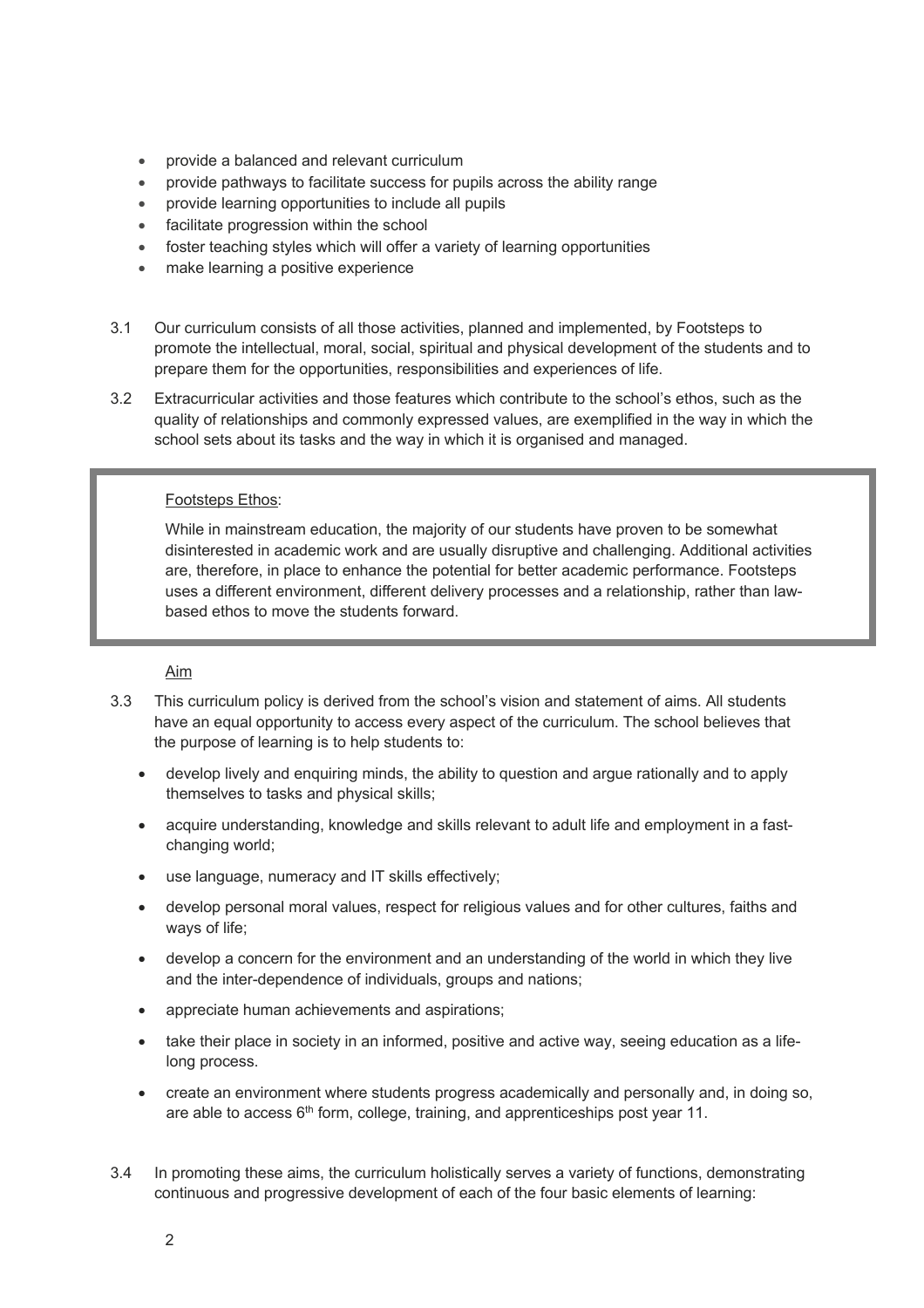

knowledge, concepts, skills and attitudes while being planned and differentiated to the individual learners' needs. The curriculum is delivered in a supportive manner that enhances achievement and enriches the learning experience of the student.

- 3.5 A fundamental part of learning at Footsteps is ensuring that the students are ready to move on to the next phase of their education and the world of work.
- 3.6 Assessment is integrated into our curriculum model in a way which supports pupil progress

# **4. Implementation**

Will aim to:

- Address statutory elements of the curriculum
- Allocate time for teaching elements of the curriculum
- Adopt procedures for assessment meet
- Inform pupils and their parents/carers indicating progress made
- Address individual needs of some pupils by permanent or temporary disapplication from the National Curriculum

Systems put into place will aim to:

- set statutory targets
- publish examination results
- monitor standards of attainment in each subject
- monitor pupil progress
- present political issues in a balanced way

Academic Protocols, Performance and Progress:

- Baseline testing is performed when students arrive at Footsteps
- ILPs are also written on students' arrival and tracked, assessed and updated every half term
- Student reports are produced every term and sent to parents/carers and referrers
- Academic assessments are performed every half term
- Weekly conduct reports display student performance during academic lessons.
- Student progress is continually monitored via Tracking Grids
- Academic levels, Targets, and Predicted Grades are explained to students and are accessible to them inside their academic books.
- Homework is set by Teachers
- GCSE questions and papers are performed prior to GCSE examinations in order to prepare the students for the examination format

Footsteps Trust. Registered Charity No. 1146215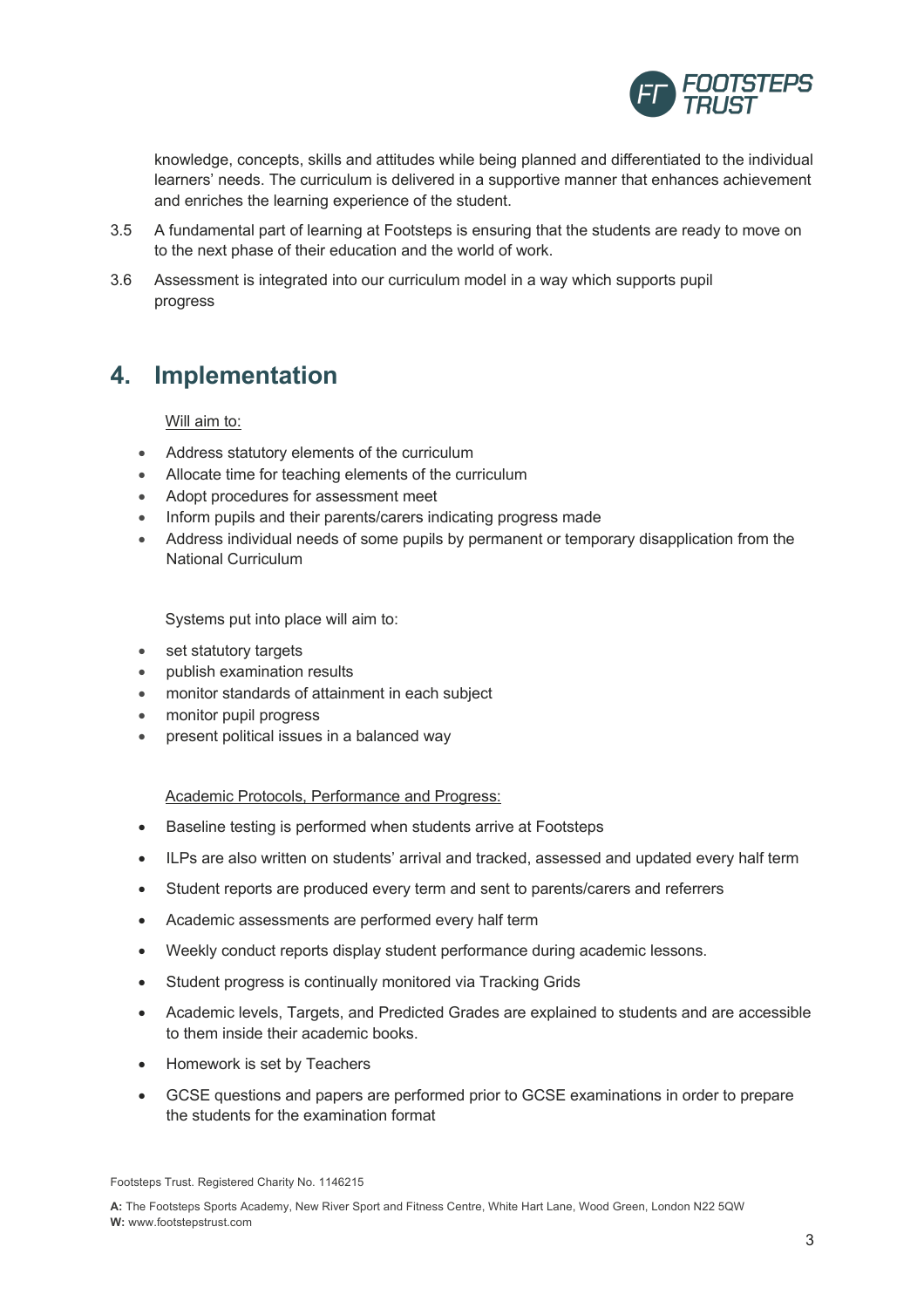#### Class Structure:

- Footsteps classes are known as Pods
- There are up to 5 Pods per site each with an assigned staff member, known as a Learning **Mentor**
- Each Pod averages 5-6 students, the numbers are kept deliberately small to optimise students' learning
- Footsteps prides itself on the pastoral support we offer our students and the role of the Learning Mentor is the foundation of this support. With a student's Learning Mentor often being the first port of call if they feel they need someone to talk to
- During lessons students can struggle to keep to the classroom conduct rules, due to their social, emotional and behavioural problems. Learning Mentors support the teachers in disciplining any poor behaviour and removing students from class temporarily should that be deemed necessary. Students are only removed from the remainder of the lesson as a last resort
- On occasion a student may change Pod or Site if it is thought a change in environment would be beneficial to their learning. If this is being considered the student and their referrer are kept informed and any transition is made to be as smooth as possible

#### Content:

- 4.1 Students are offered a wide variety of courses based around a flexible options programme. A range of teaching and learning styles is encouraged, to ensure a richness of educational environment that enhances the experience of students and teachers alike.
- 4.2 For a brief synopsis of our curriculum content please see attached flow chart.
- 4.3 Footsteps offers a wide range of activities across it`s centres. Activities include Football, Basketball, Boxing, Wrestling, Athletics, Table Tennis, Badminton, and Tennis, some of which are timetabled into school activities for all students while others remain as an option.

# Key Stage 3 Curriculum:

Subjects:

- 4.4 GCSE English, Mathematics, Science, Business Studies, RS, PE, and Art. Functional Skills Maths and English. PSHE, CEIAG, and Prevent courses are also part of the curriculum.
- 4.5 We deliver the above subjects to KS3 students, a curriculum that is designed to assist them in the transition from KS3, providing a good grounding for the students to progress to KS4.
- 4.6 The PSHE scheme of work for KS3 students concentrates on the physical changes pupils of this age are experiencing, the importance of friendships and family networks, the breaking down of stereotypes regarding the prominent topics of racism, bullying, cultural awareness and immigration, sexual preferences, age and disabilities.
- 4.7 KS3 SEN students with a statement are required to have full access to the National Curriculum. To fulfil this necessity, we work in partnership with our referrers and offer part time placements to KS3 SEN students with a statement.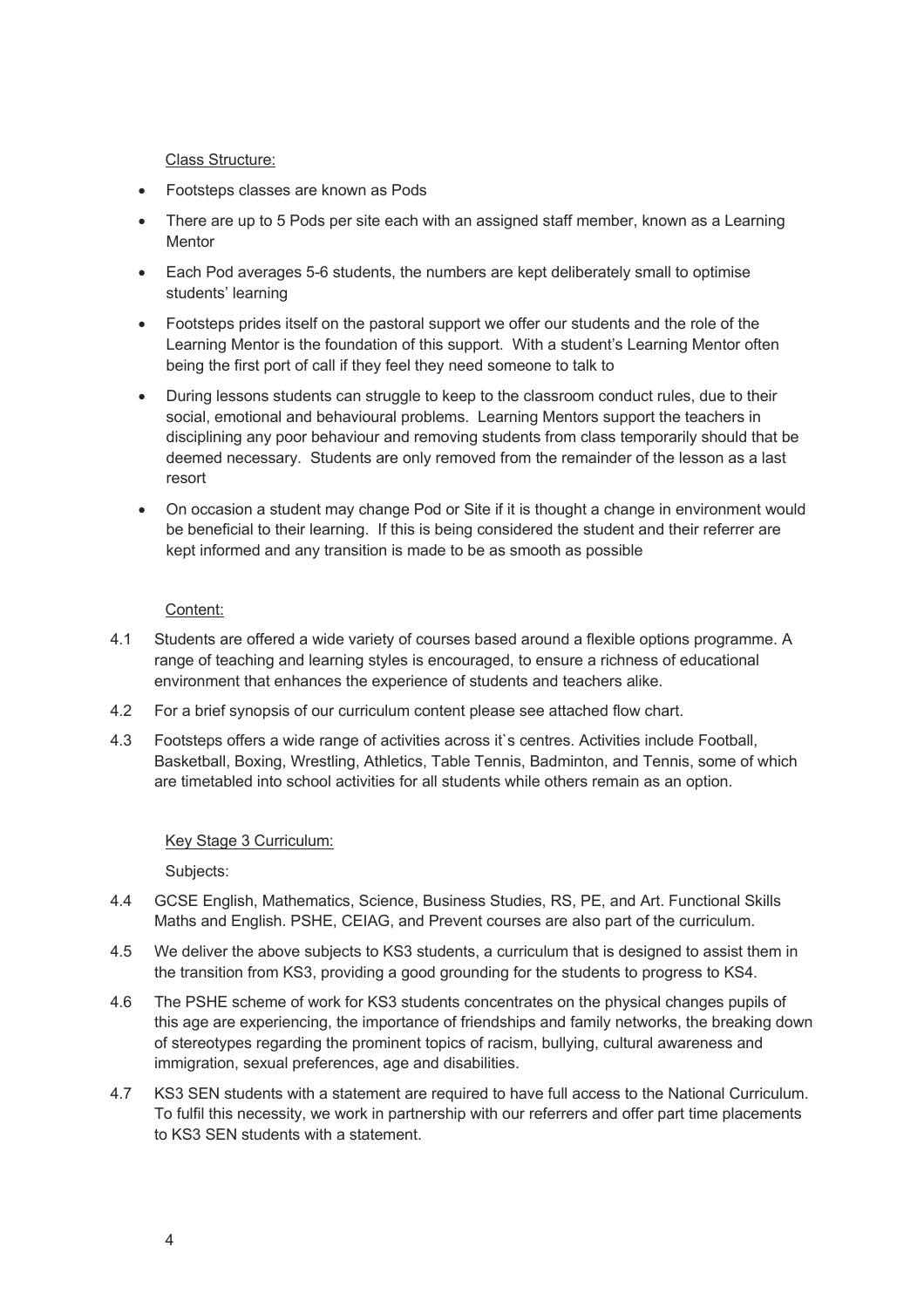

# Key Stage 4:

# Accredited Subjects:

| <b>GCSE Core Subjects</b> | <b>GCSE Non-Core</b><br><b>Subjects</b> | <b>Level 1 &amp; 2</b><br><b>Qualifications</b> |
|---------------------------|-----------------------------------------|-------------------------------------------------|
| English                   | P.E                                     | <b>English Functional Skills</b>                |
| (Foundation or Higher)    |                                         | (EL3, Level 1 & 2)                              |
| <b>Mathematics</b>        | <b>Religious Studies</b>                | <b>Maths Functional Skills</b>                  |
| (Foundation or Higher)    |                                         | (EL3, Level 1 & 2)                              |
| Biology                   | Art                                     |                                                 |
| <b>Business Studies</b>   |                                         |                                                 |

- 4.8 The accredited courses we deliver at Footsteps have been chosen very much in line with our cohort's needs and abilities. There is a heavy coursework element allowing students to be offered more guidance and support in their work without the pressure of an examination to assist the students in getting the best grades possible.
- 4.9 Examination preparation is taught within individual subject lessons, as well as part of our PSHE scheme of work. To ensure students are more familiar with examination practice half-term assessments are performed in exam conditions and a mock exam week takes place every December or January.
- 4.10 Our students' well-being, personal development and independence are paramount at Footsteps and our PHSE topics are selected to support this ethos. Students are informed of their academic choices, educated on personal health issues, including sexual health, made aware of and taught to be respectful of different cultures and religions. Students are also educated regarding aspects such as FGM and Extremism via our PREVENT lessons. They are encouraged to be a good and active citizen within their community, supported through college applications and prepared for an independent life in the working world.

### Whole school activities:

- 4.11 Footsteps invites professionals and experts to visit us and deliver workshops on issues that affect young people. These include healthy eating, healthy lifestyles, gangs, knife crime, substance abuse, and sexual health and relationships.
- 4.12 Creative writing workshops provide an in-depth look at another way of working and provide the students with skills that assist them throughout all subject areas.

Footsteps Trust. Registered Charity No. 1146215

**A:** The Footsteps Sports Academy, New River Sport and Fitness Centre, White Hart Lane, Wood Green, London N22 5QW **W:** www.footstepstrust.com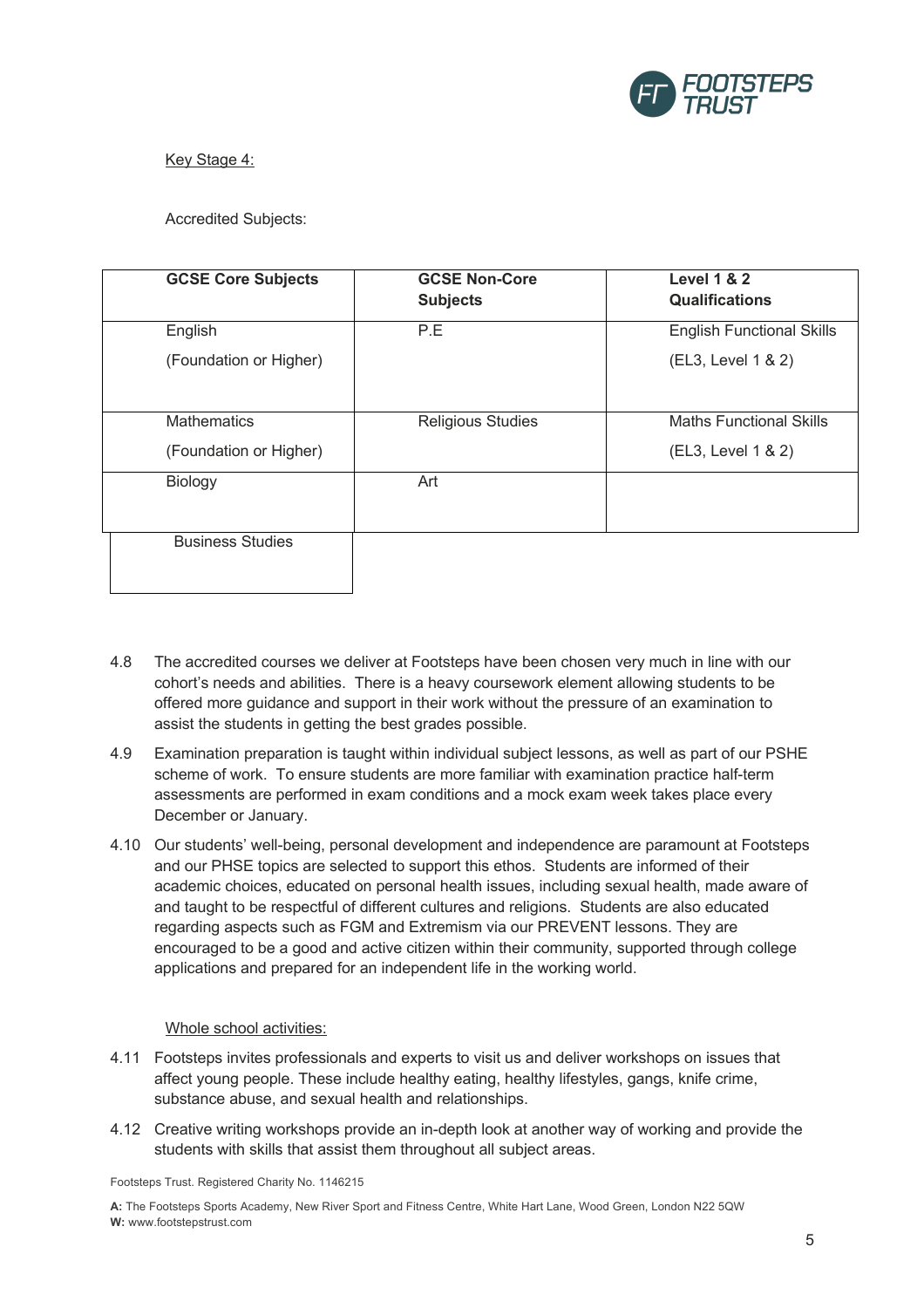4.13 Educational school trips e.g. The Science Museum, The Tate Modern re-enforce the information they are taught in class while reward trips such as fishing, Go-karting and Thorpe Park allow the students to socialise and put into practice the soft skills they are taught at Footsteps.

#### Individual Curriculums:

- 4.14 Footsteps is able to personalise the curriculum on an individual basis. With the cohort that we work with, this is an important aspect of our delivery. All students are offered English, Business Studies, Mathematics, Biology, RS, PE, and Art GCSE qualifications as well as the added benefit of completing a Maths and English Functional Skills Qualification. The minimum number of GCSEs to be taken is by any student is 5. Additionally, students referred to Footsteps can request to continue studying a GCSE subject not offered by Footsteps, and this will be facilitated and supported wherever possible.
- 4.15 Whilst individual subject curricula are carefully long-term planned, medium and short term planning are continuously evolving; this is to ensure that we meet the diverse needs of our changing cohort. Our framework uses the generic schemes provided by the relevant examination boards and are adapted as required by teaching staff.

#### Differentiation:

- 4.16 Footsteps students are offered learning experiences carefully matched to their developing abilities, their aptitude and individual needs; students will be taught in varying groupings, which reflect their abilities in a range of subject areas, in order to allow sufficient differentiation of the curriculum to meet the individual needs of students.
- 4.17 Differentiation is considered throughout subject planning and delivery, from the scheme of work to the lesson planning and within the lesson delivery itself. Assessment of the students' progress is made continuously, with the students, throughout the lessons and tracked every half term through formal assessments to confirm we are offering the students a level of work they can understand, learn and progress from.

### Progression and Continuity:

4.18 Effective education requires careful planning. Work undertaken at each stage should be based on the students' previous achievements. Our policy is therefore, to use assessment as a formative mechanism to ensure progression. Personal target setting with the student is fundamental to this. Each subject area will operate carefully defined schemes of work which have given due consideration to this issue to ensure that students are offered material appropriate to their age and ability. Students will be provided with information about the full range of learning available post 16 and our curriculum will aim to prepare them effectively for post 16 study and adult life.

### Roles and responsibilities:

• The curriculum is monitored throughout the year by the Principal and Head of Teaching and Learning (Curriculum Co-ordinator) and is an ever evolving element of the Footsteps provision to ensure our students are given the most optimum opportunity of reaching the best of their capabilities at all times.